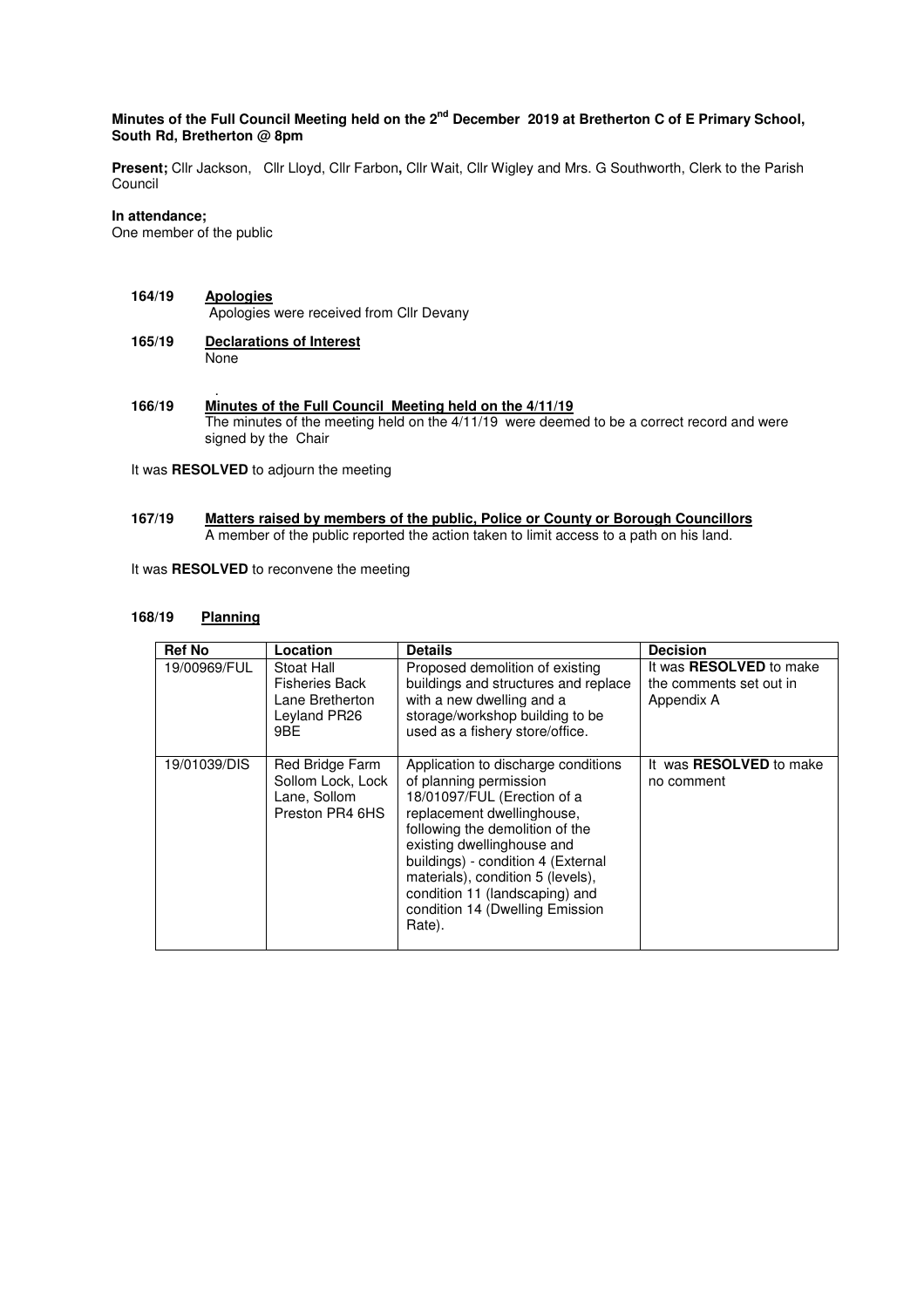# **169/19 Finance**

#### **Payment 169/01/19**

 It was **RESOLVED** to pay the following invoices. The invoices having been inspected/authorized by Cllr Farbon, Cllr Lloyd and Cllr Wait

| Cheque<br>No. | Recipient                  | <b>Description</b>                                                    | Amount     |
|---------------|----------------------------|-----------------------------------------------------------------------|------------|
| 1637          | Glenys Southworth          | November Salary                                                       | 179-75     |
| 1638          | Glenys Southworth          | November Expenses                                                     | 118-95     |
| 1639          | <b>Wignalls Landscapes</b> | Grounds Maintenance work in Nov                                       | $355 - 13$ |
| 1640          | Lancashire County Council  | Room Hire July and Sept                                               | $50 - 00$  |
| 1641          | <b>Cllr Wigley</b>         | Purchase of Fairy Lights. Agreed<br>by Parish Council-see item 172/19 | 122-33     |

# **169./02/19 Monitoring Statement**

 It was **RESOLVED** that the monitoring statement for the period to the 30/11/19 be approved and the Chair signed the statement on behalf of the Parish Council

# **170/19 Highway Issues**

 It was **RESOLVED** to note; The running list of accidents The current position in relation to highway issues

## **171/19 Best Kept Village Competition 2020**

It was **RESOLVED** to agree the arrangements for the 2020 Competition

#### **172/19 Christmas Tree**

 It was **RESOLVED** to; Note the donation of a tree by the Hosing Association Purchase additional Fairy lights

#### 173/19 **173/19 Website**

It was **RESOLVED** to defer this item until the February meeting

#### **174/19 NALC Guide on Tackling Loneliness**  It was **RESOLVED** to note the contents of the Guide and commend the work of the WI and the Congregational Church

#### **175/19 Decisions taken by the Chair**  It was **RESOLVED** to note the decisions; Consideration of an additional item- Consultation on the approach for a Memorandum of Understanding Payment of two invoices; Rufford Printers; Printing of Winter Newsletter Barbara Farbon;Reimbursement of the Cost of Plants

## **176/19 Western Parishes Neighbourhood Priorities**  It was **RESOLVED** to submit priorities once the application process opens

**177/19 Chorley Liaison Committee Meeting on the 15/1/19**  It was **RESOLVED** that Cllr Wait represent the Parish Council at the meeting and that an item on the Local Plan Consultation be submitted

# **178/19 Defibrillator Case**

It was **RESOLVED** to purchase a new case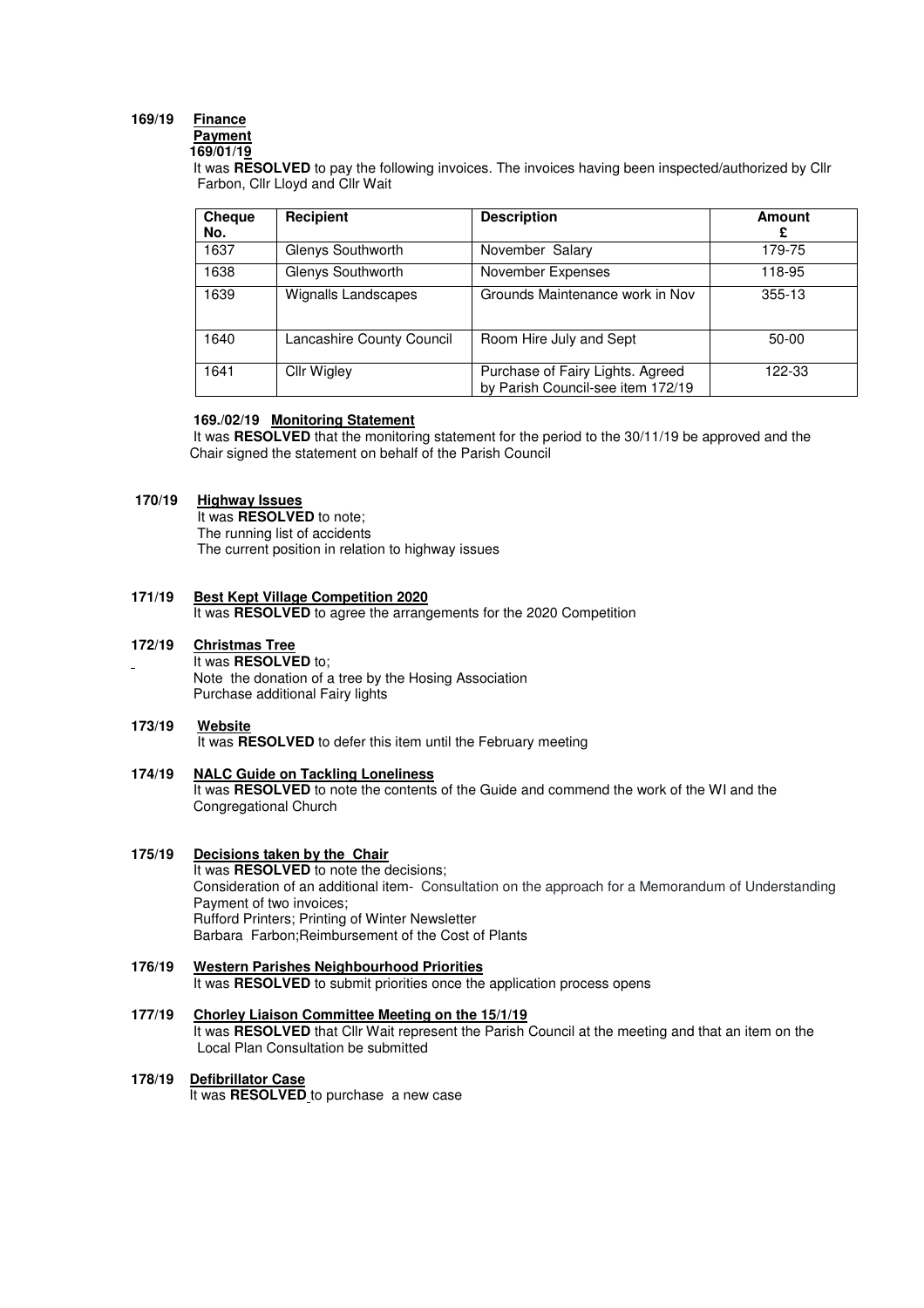#### **179/19 Date and Time of Next Meeting**

 The next full Parish Council meeting will take place on Monday 3/2/20 at 8pm in the Primary School The budget meeting with the Chair, Vice Chair and Clerk will be held on the 28/12/19

**180/19 Exclusion of Press and Public**

 It was **RESOLVED** to exclude the press and public from the meeting due to the confidential nature of the business to be transacted in the next agenda items

#### **181/19 Repairs to Recreation Ground Road**  It was **RESOLVED** to obtain more information

**182/19 Grounds Maintenance Contract 2020-22**  It was **RESOLVED** to agree the arrangements for the 2020-22 Contract

There being no further business the Chairman closed the meeting at 9.30 pm

Signed………………………………………………………

Position……………………………………………………..

Date………………………